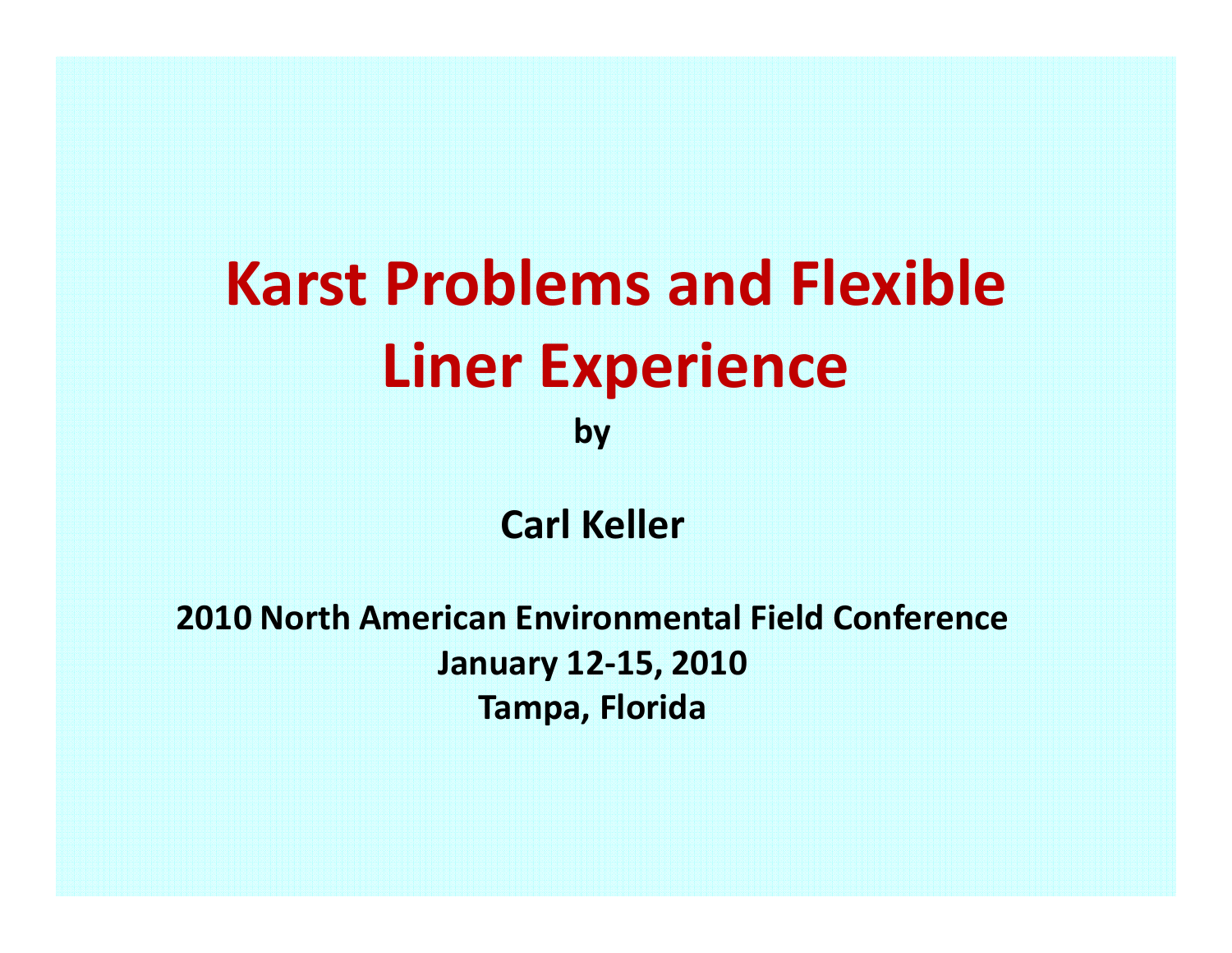

- •**Common problems in karst formations**
- •**How liners normally work**
- •**Sealing of boreholes in karst**
- •**Transmissivity measurement adaptations to karst**
- •**Multi level sampling systems in karst**
- •**Mapping of NAPLs**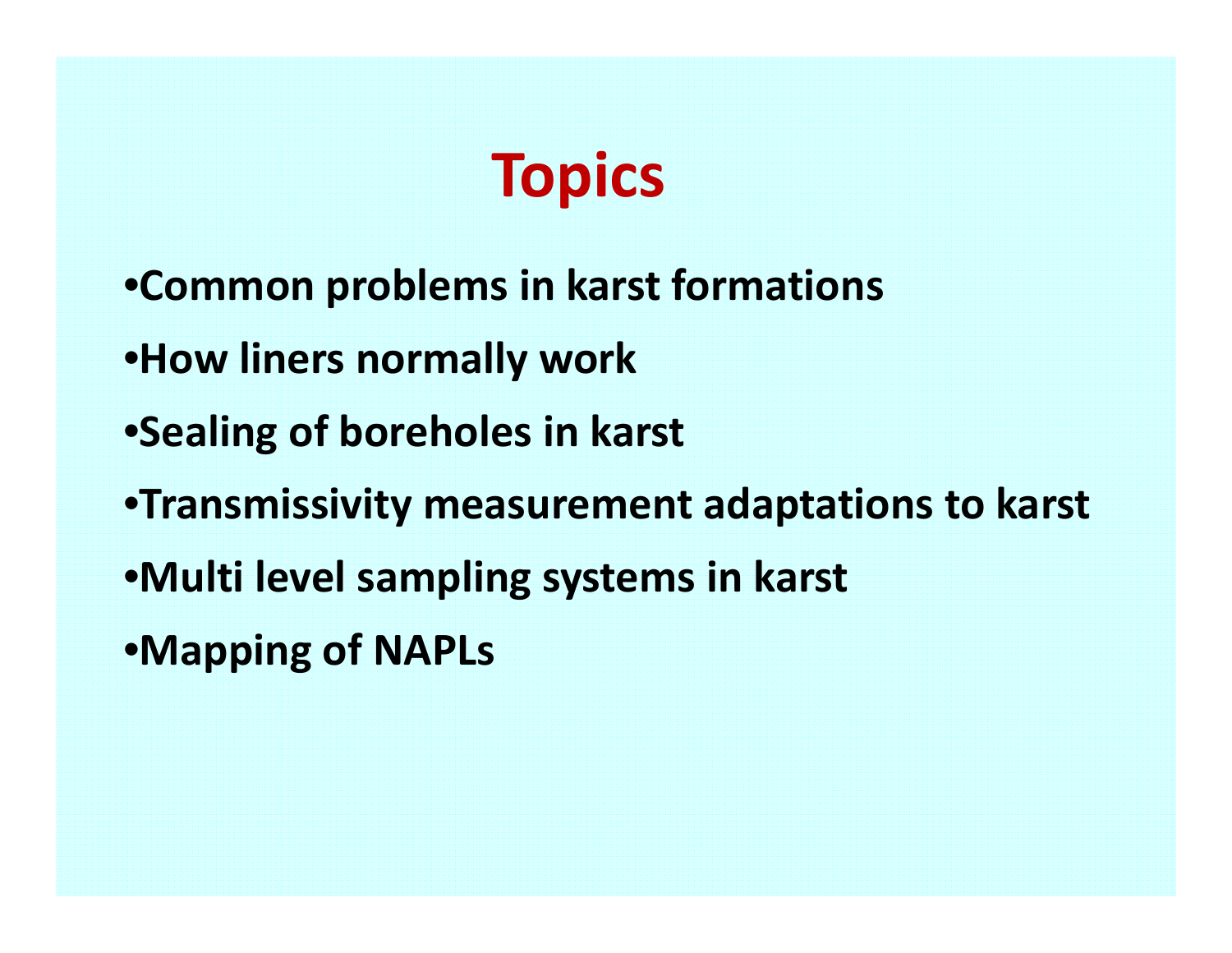## The karst situation

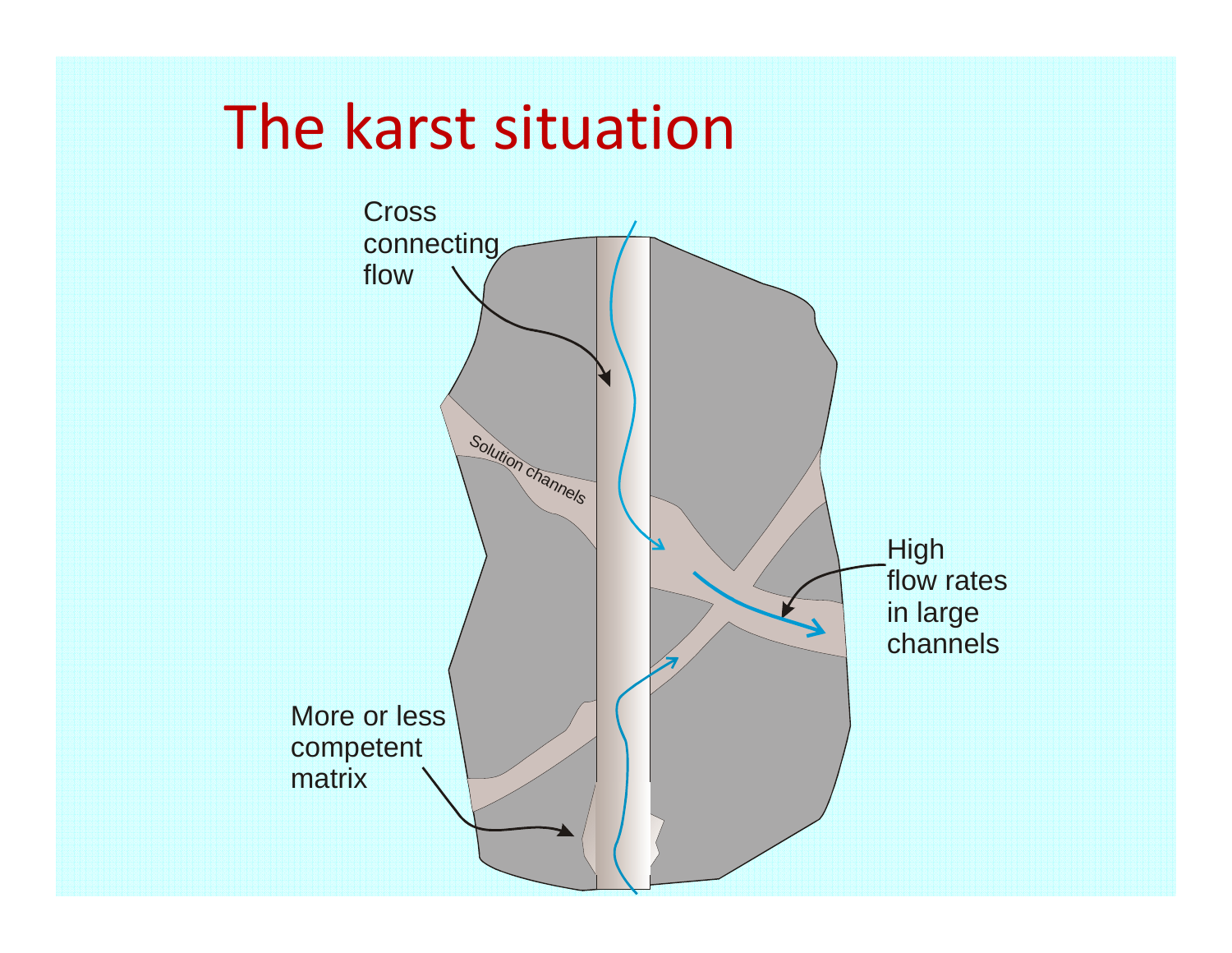# **The grout problem in karst**

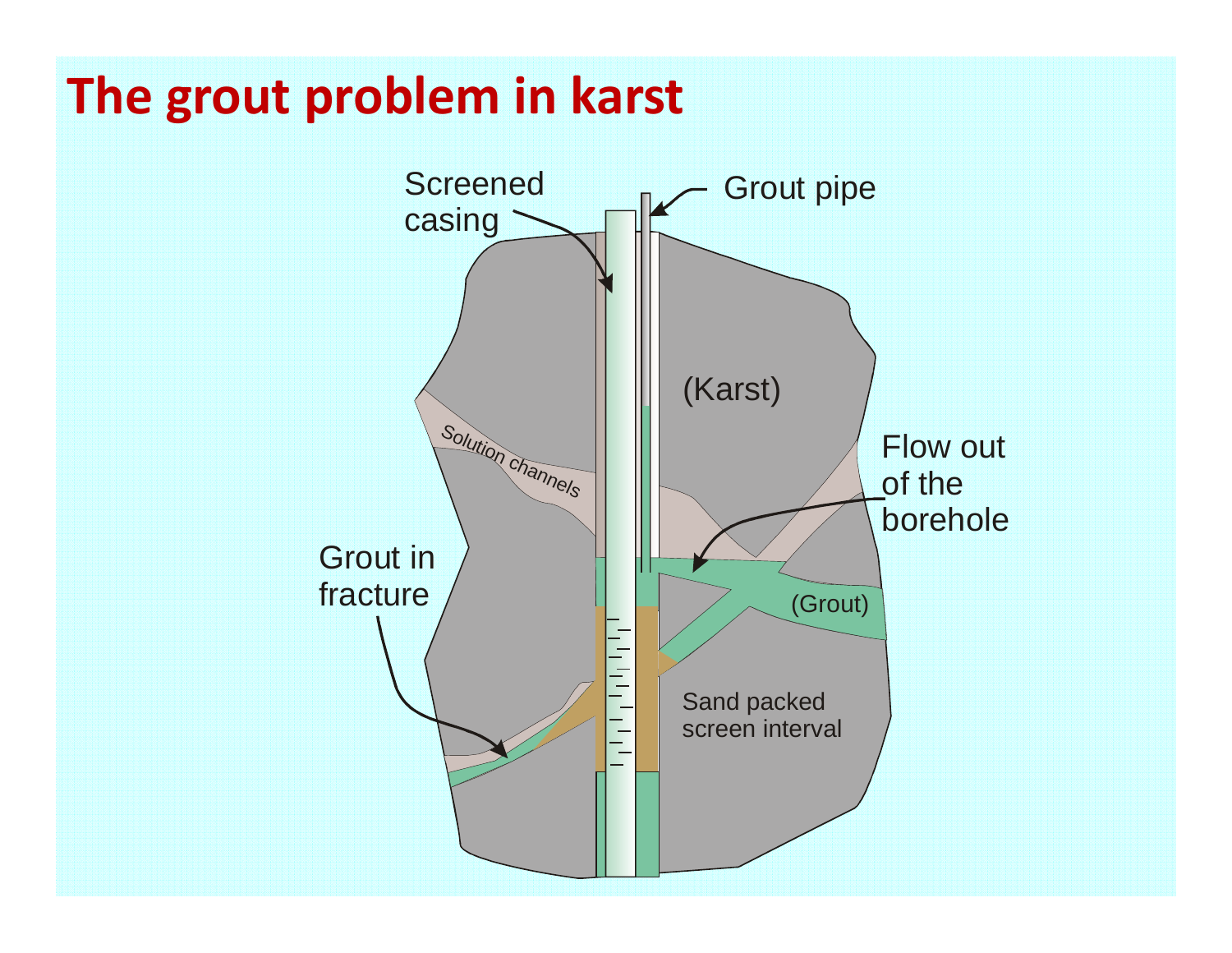### **Potential packer problem in karst**

The packer seal is bypassed in the formation

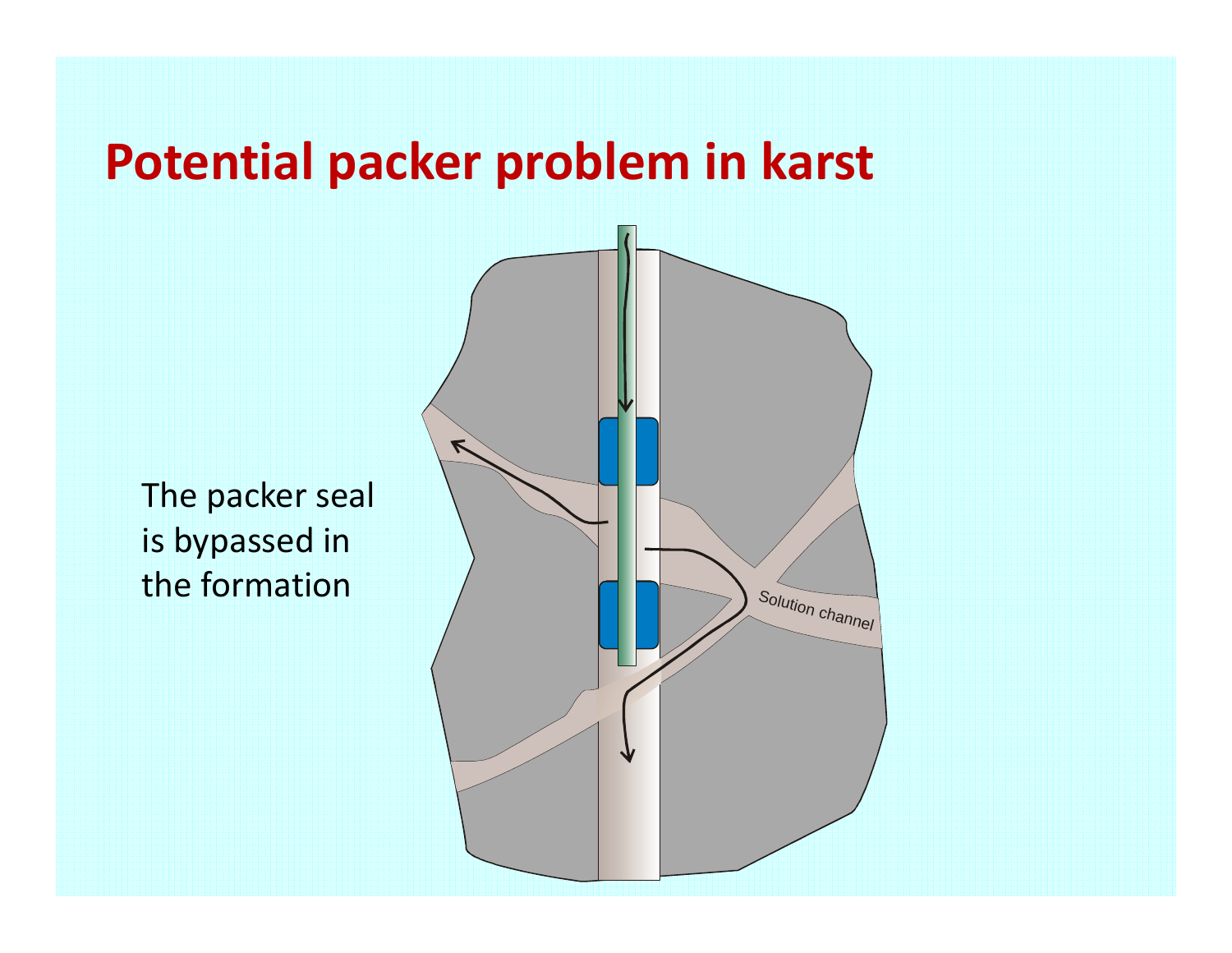### **Other common karst problems**

•Large vertical flow rates in the open hole, and cross connection obscures contaminant distribution.

•High flow rates in the fractures and other transmissive features exceed the limits of many measurement devices.

•Tracer tests are frustrated by both of the above, and by the open hole storage volume.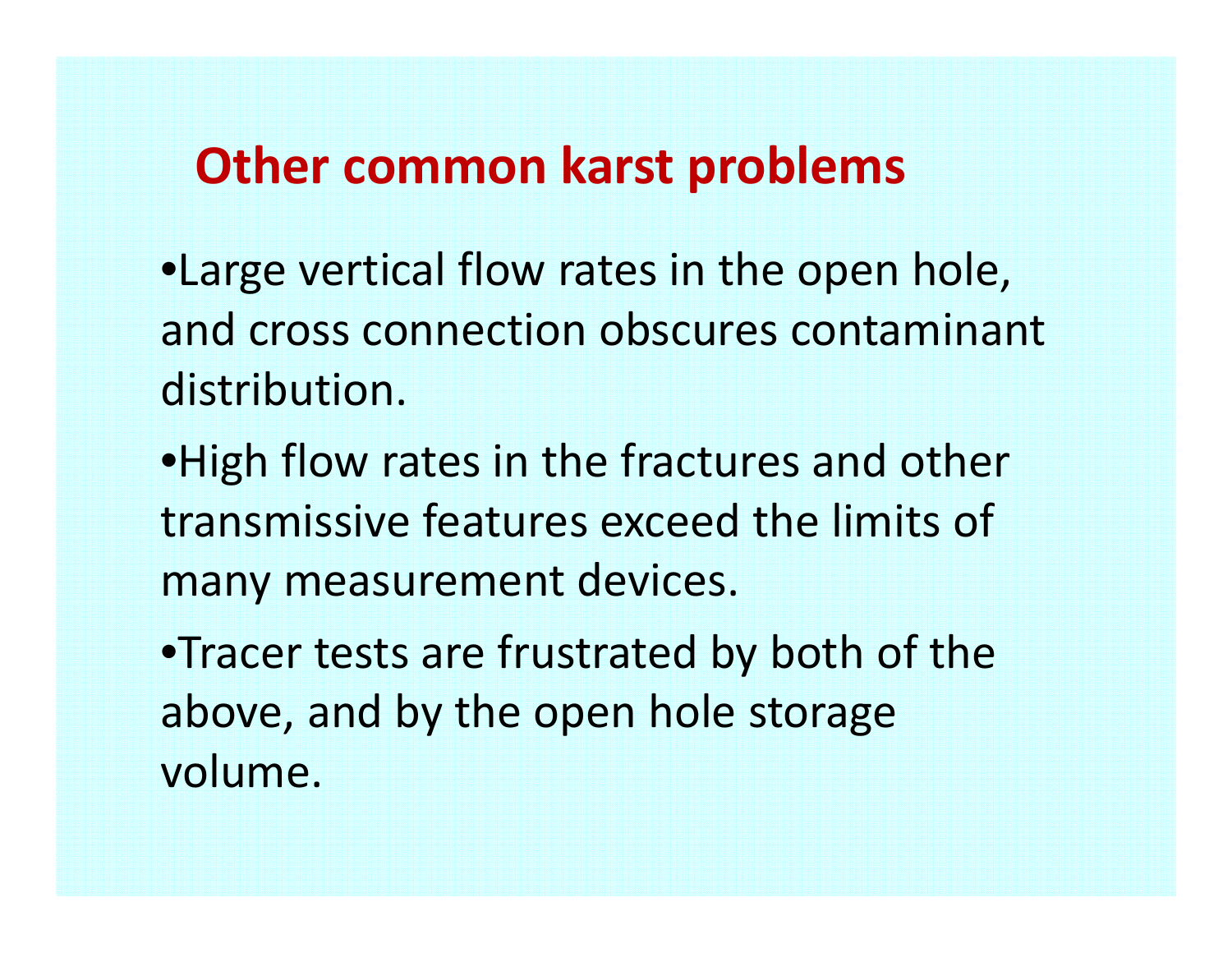## **The blank liner quickly seals the hole**

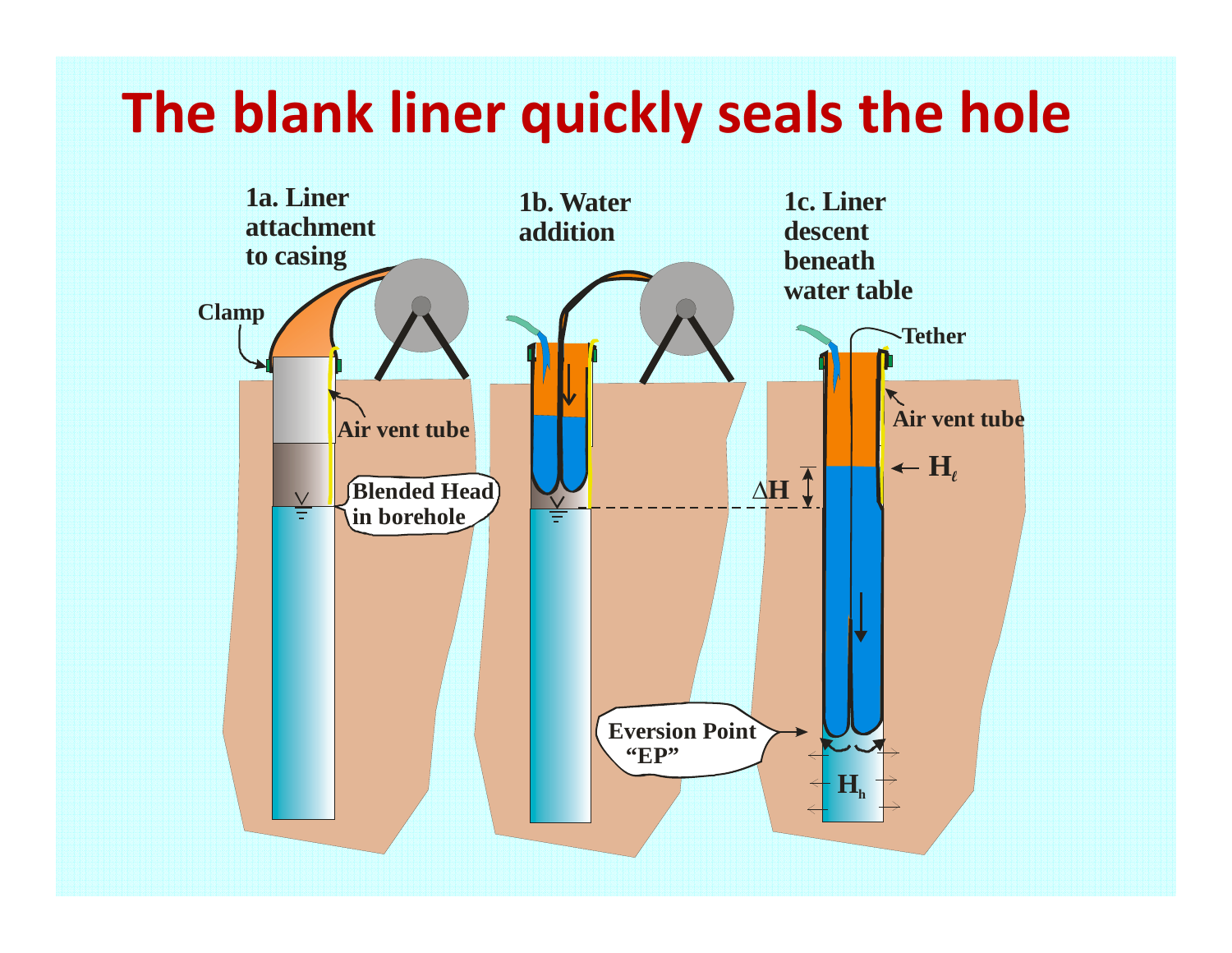# **The flexible liner everts through large openings in the borehole**

No grouts or bentonite are required to seal the borehole.

The liner can not be bypassed in the formation

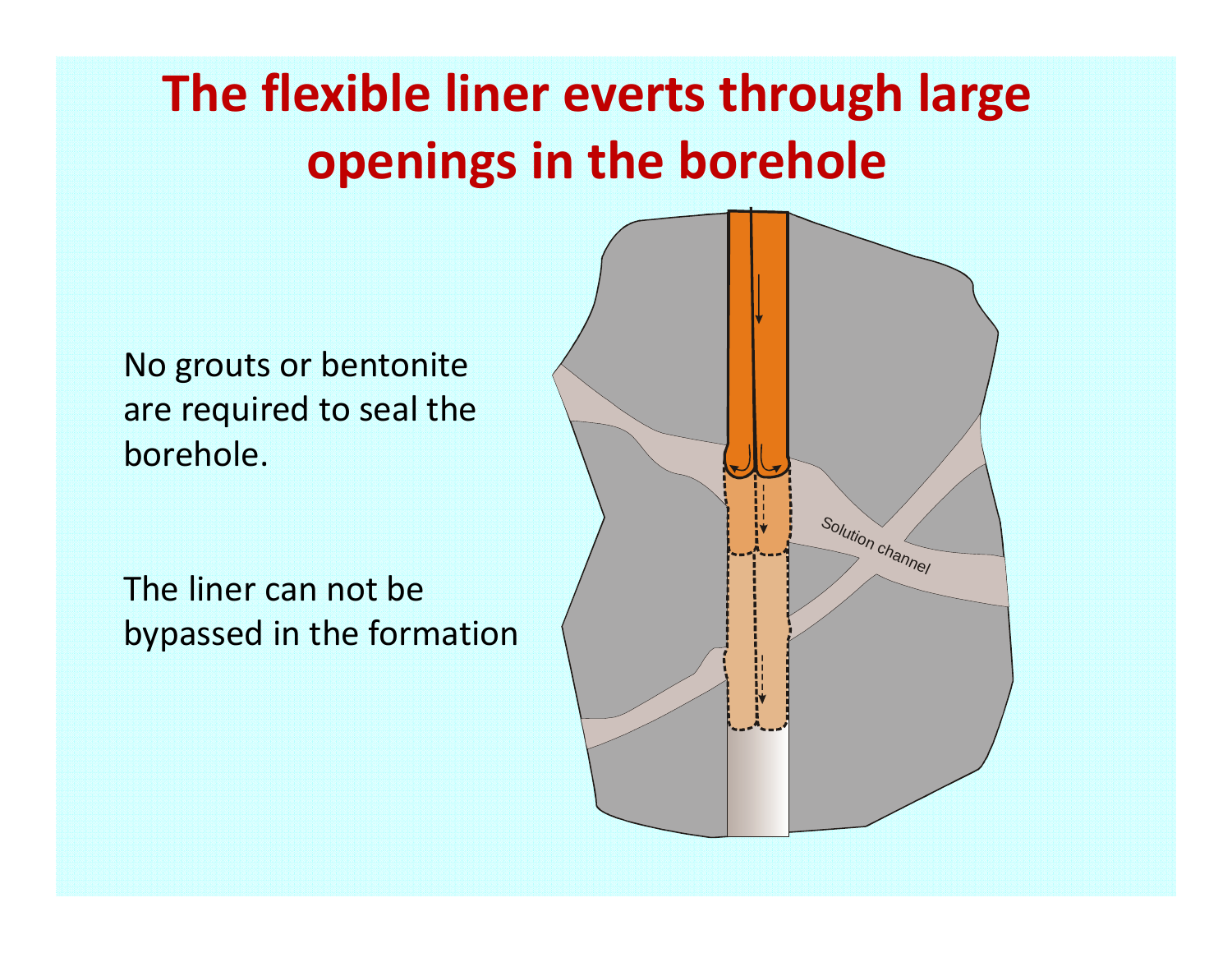#### **The liner melds with the borehole structure**

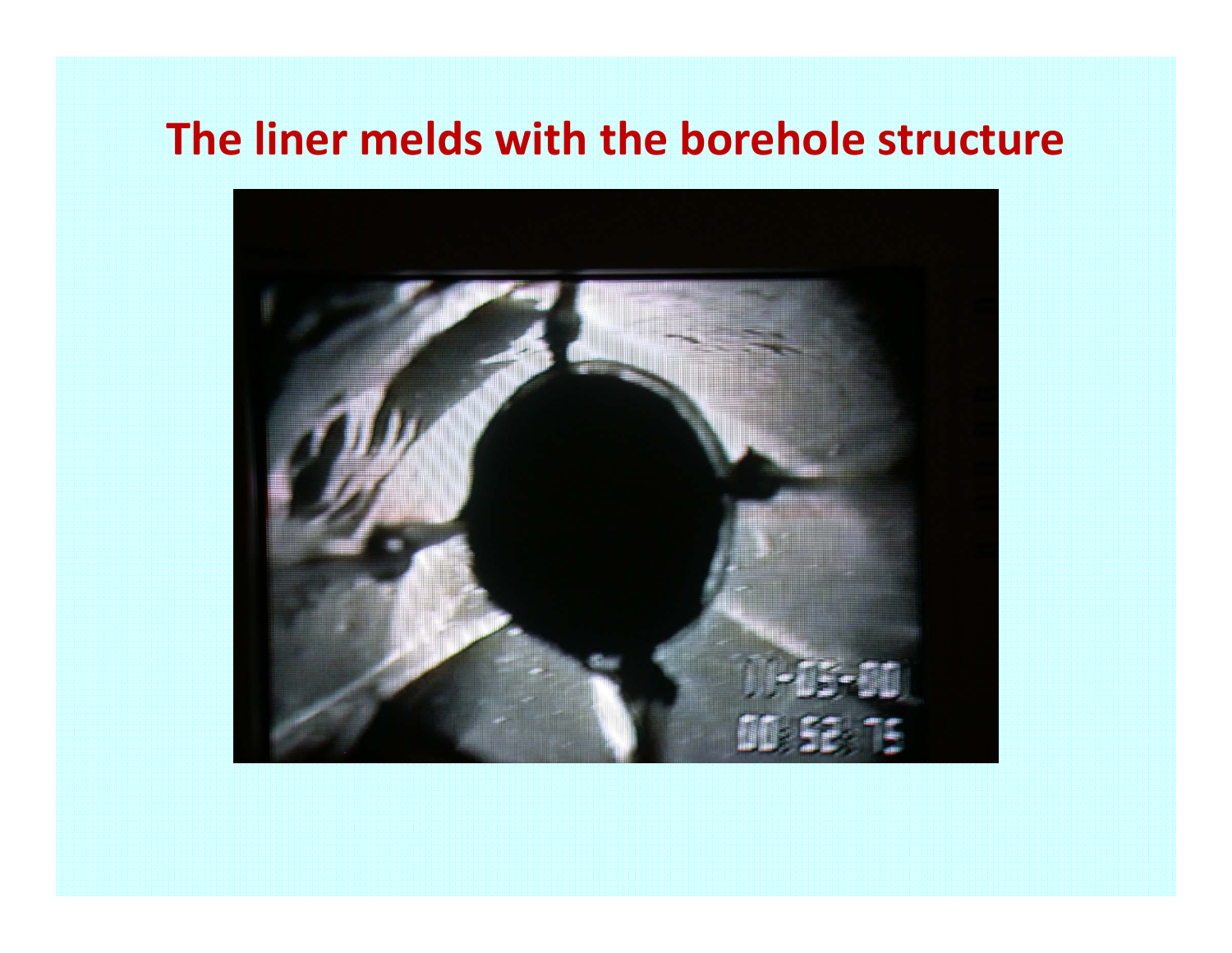#### **An occasional difficulty in karst is the propagation of the liner through <sup>a</sup> very large void into the hole beyond**

One solution is to drop the driving pressure in the liner to allow it to hang more nearly vertical.

In some cases, "eversion aids" have been used to aid the liner propagation through voids.

Rarely has the presence of <sup>a</sup> large void prevented the liner installation.

By the way, no liner has ever been trapped by slough of the hole wall.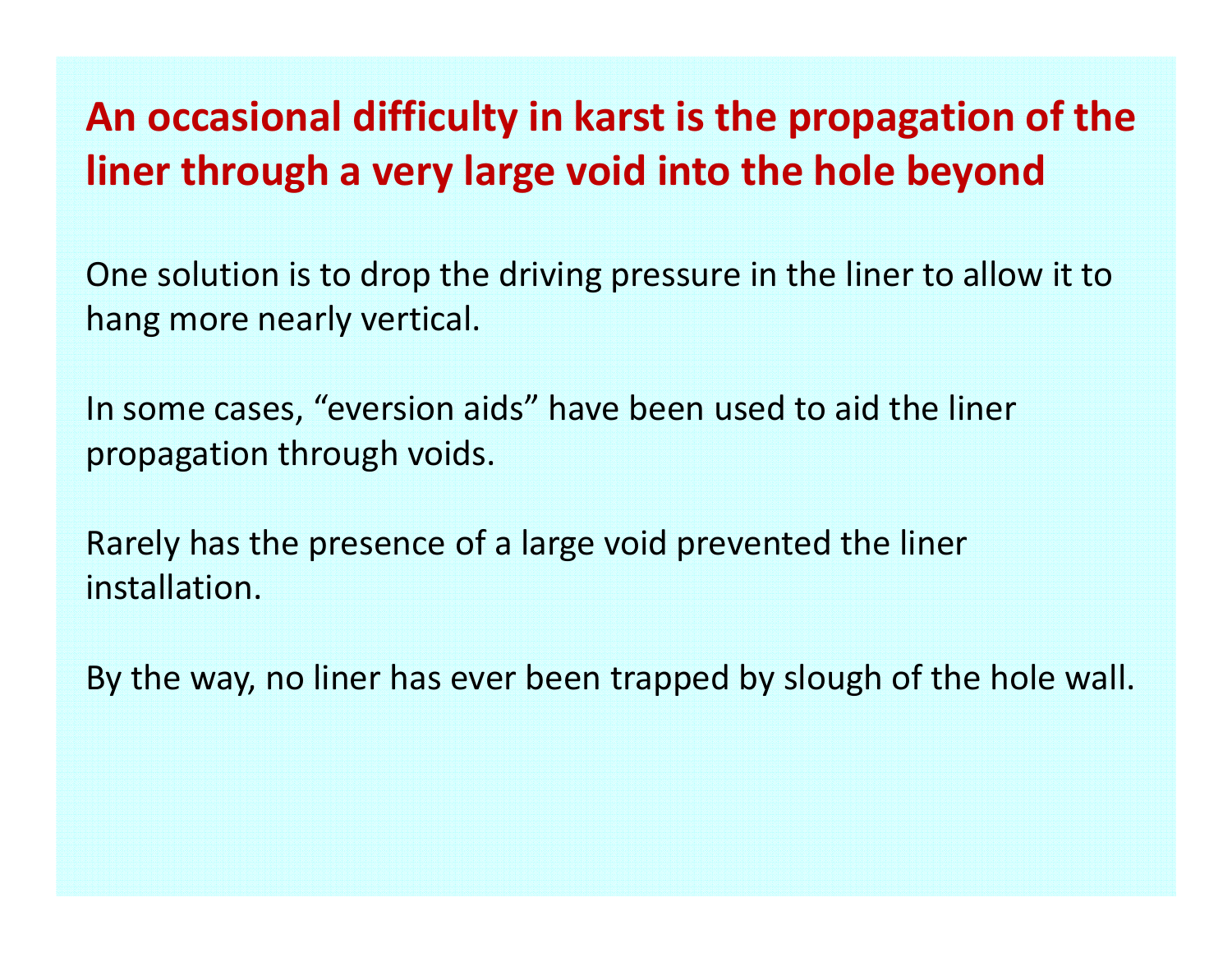# Eversion through <sup>a</sup> cavern may need an eversion aid

![](_page_10_Figure_1.jpeg)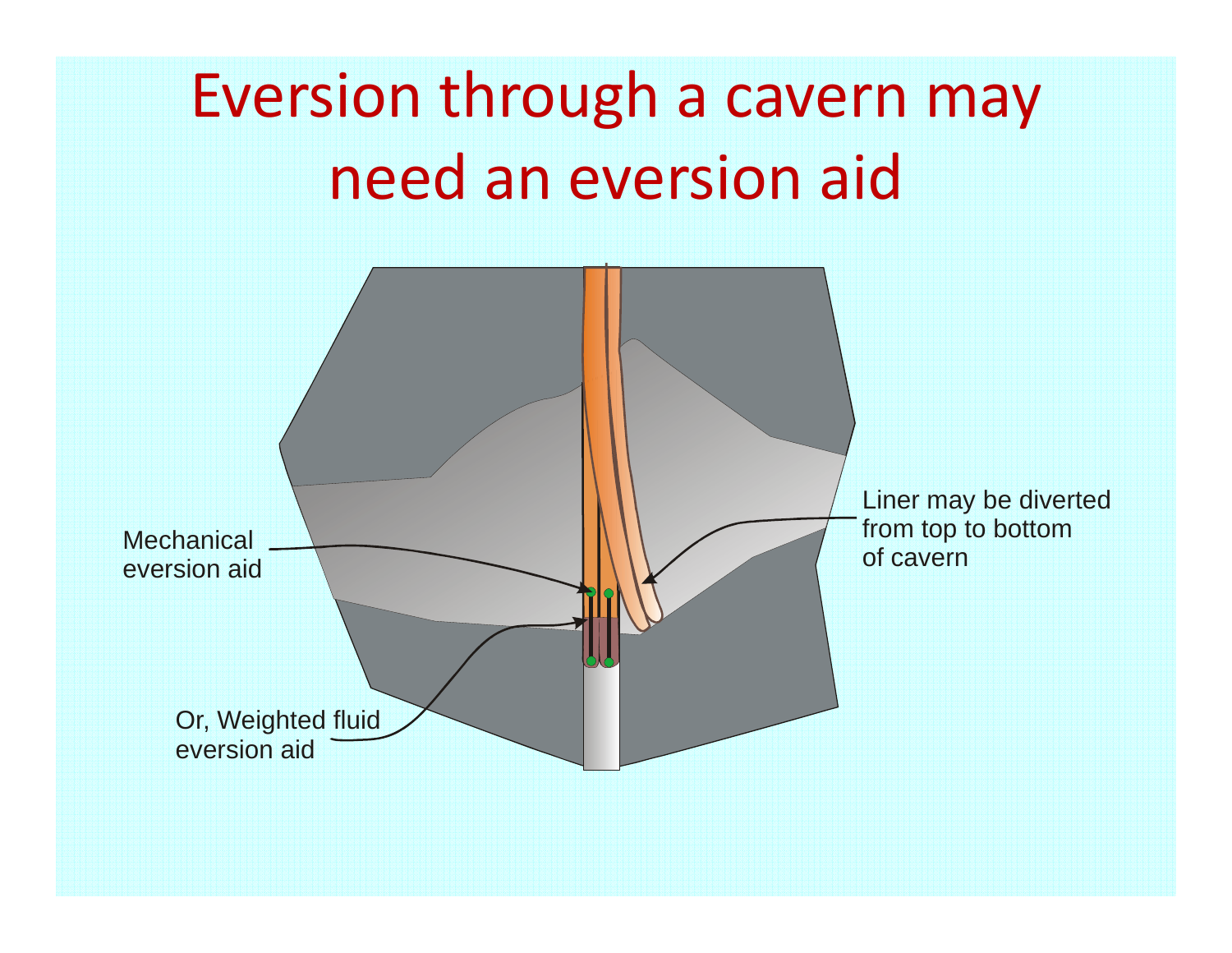## **Many logging tools can be run inside the sealing liner**

- 1. High resolution temperature logs
- 2. Sonic logs
- 3. Radiation logs of several kinds
- 4. Radar
- 5. Induction coupled electric logs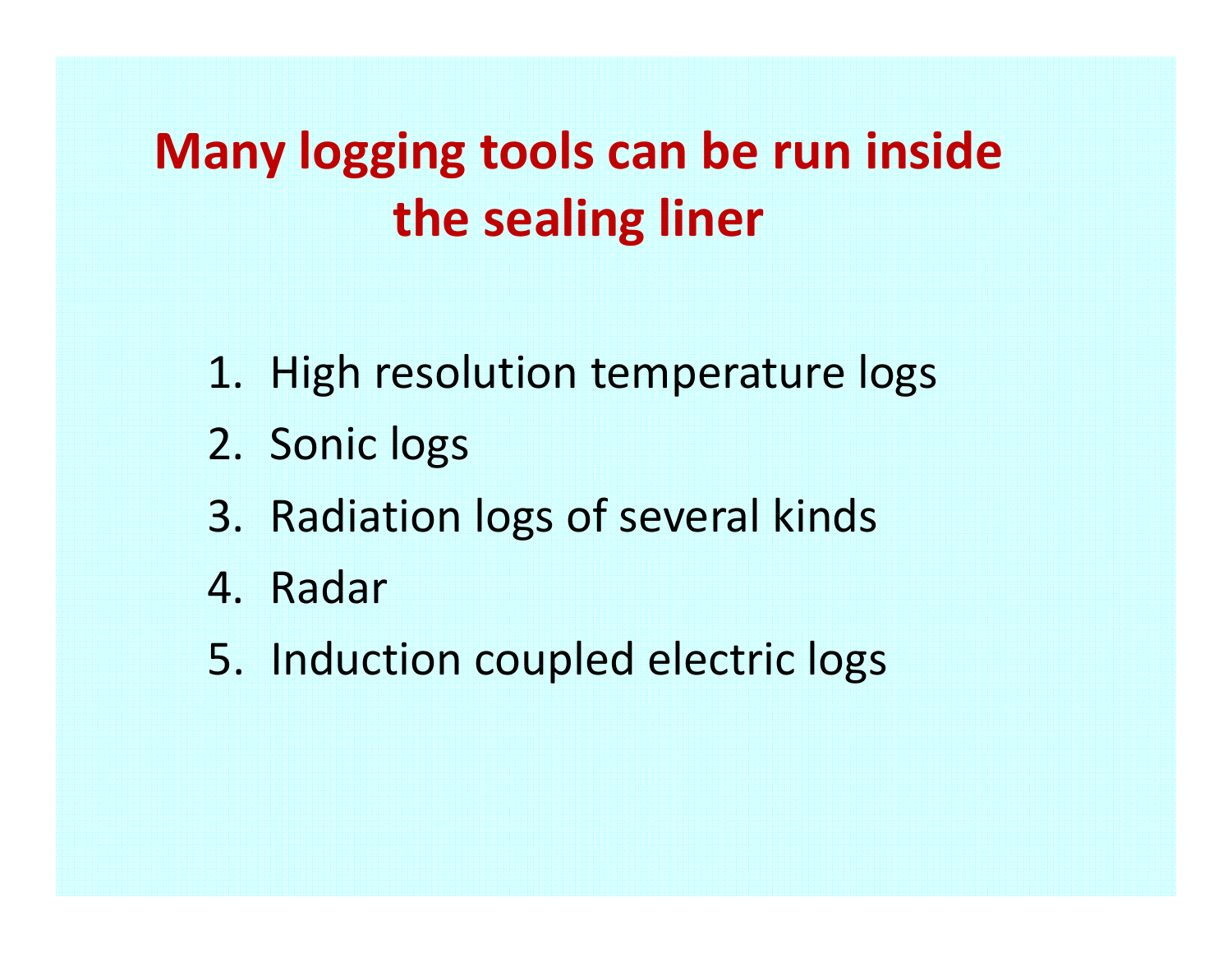### However, the sondes must be padded and "faired" to avoid damage to the liner

![](_page_12_Figure_1.jpeg)

**Pad the top and bottom of tools to reduce impact on ledges and damage to liner**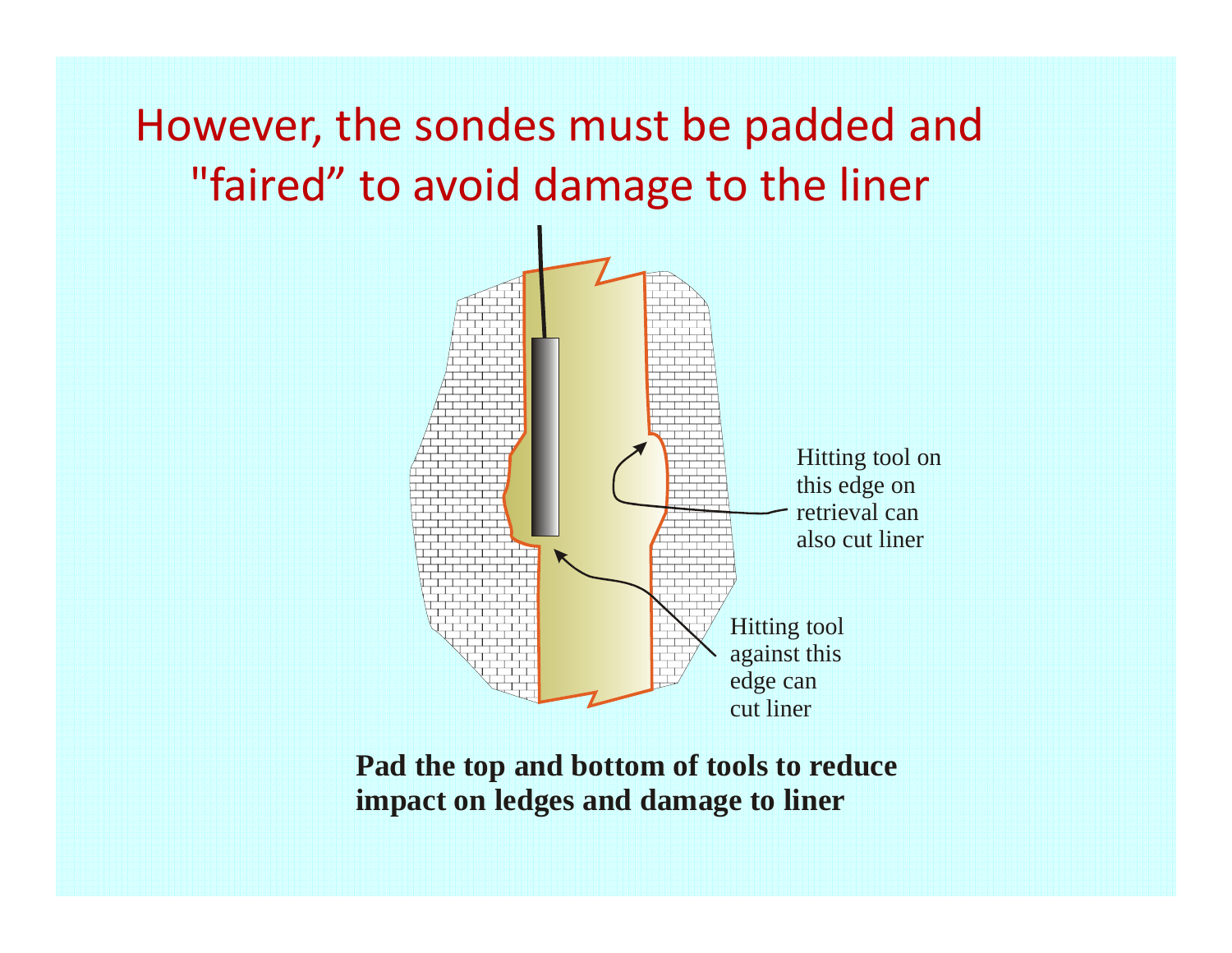Measurement of the blank liner installation velocity gives <sup>a</sup> transmissivity profile in 1‐2 hrs typically

![](_page_13_Figure_1.jpeg)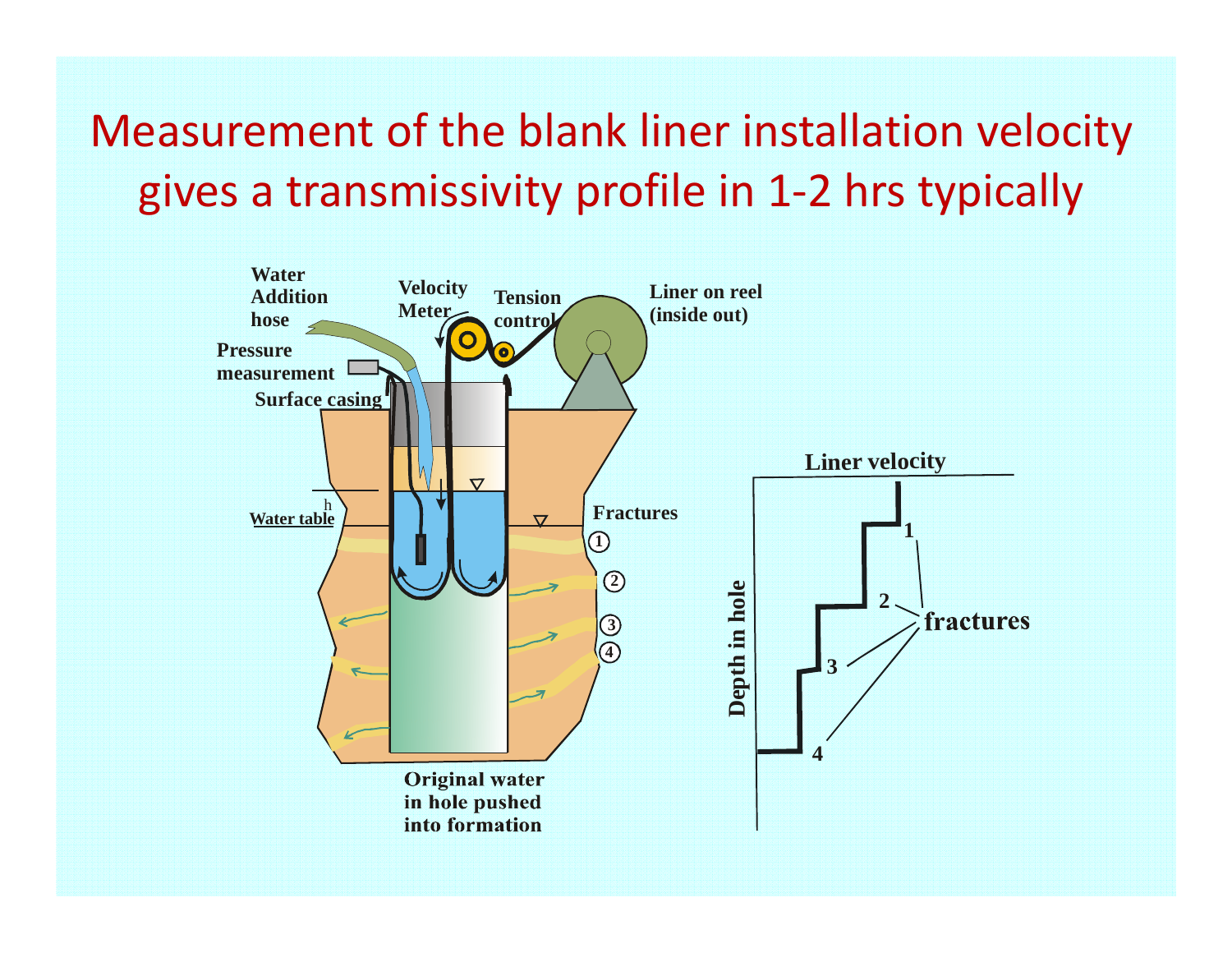# **Each time <sup>a</sup> fracture is sealed, the liner velocity drops**

![](_page_14_Figure_1.jpeg)

 $T = 2$  **dQ ln(r/r<sub>0</sub>) dH**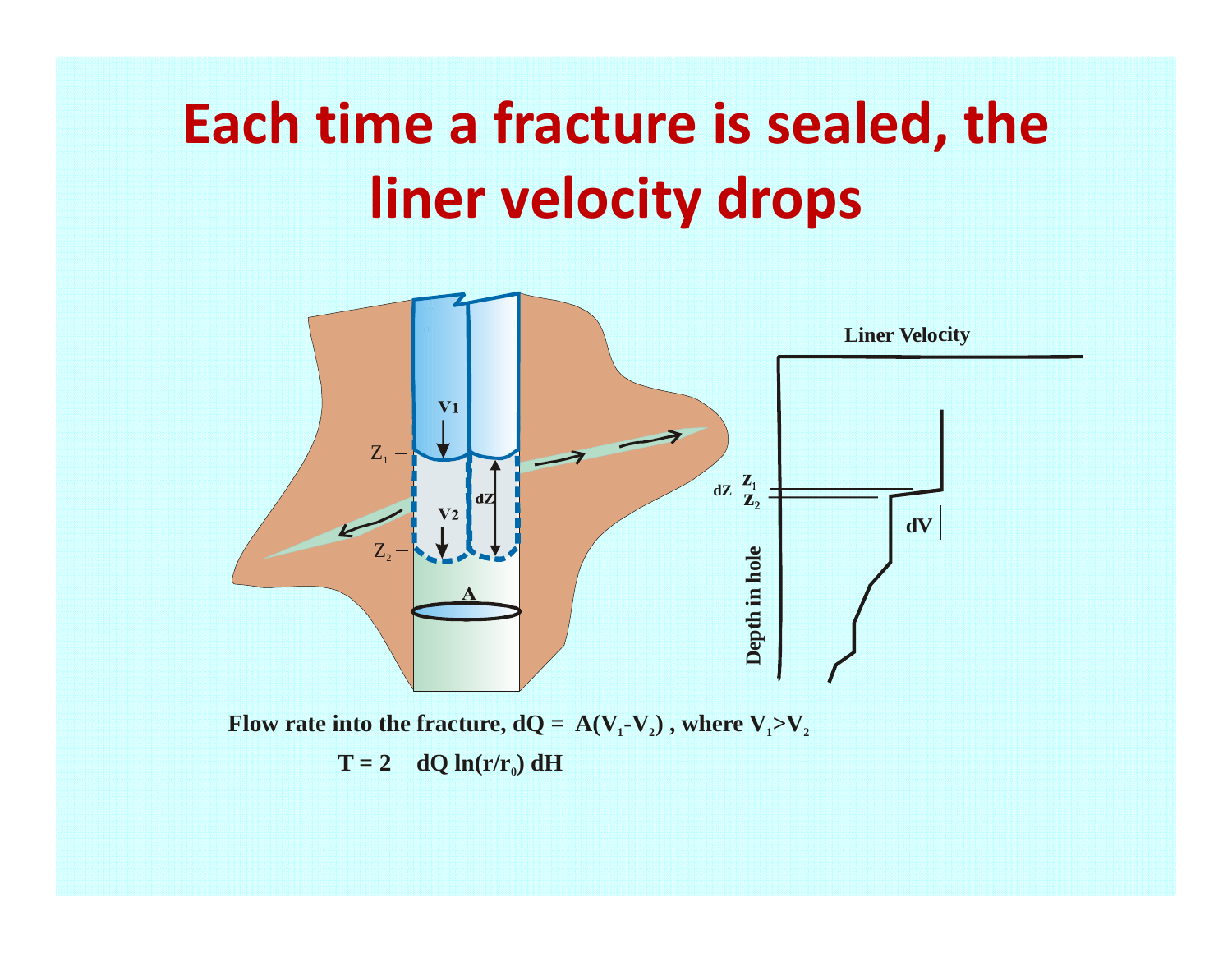**A velocity history in NJ produced this transmissivity profile**

Flow rates of 50‐ 100 gal/min are common in karst boreholes

![](_page_15_Figure_2.jpeg)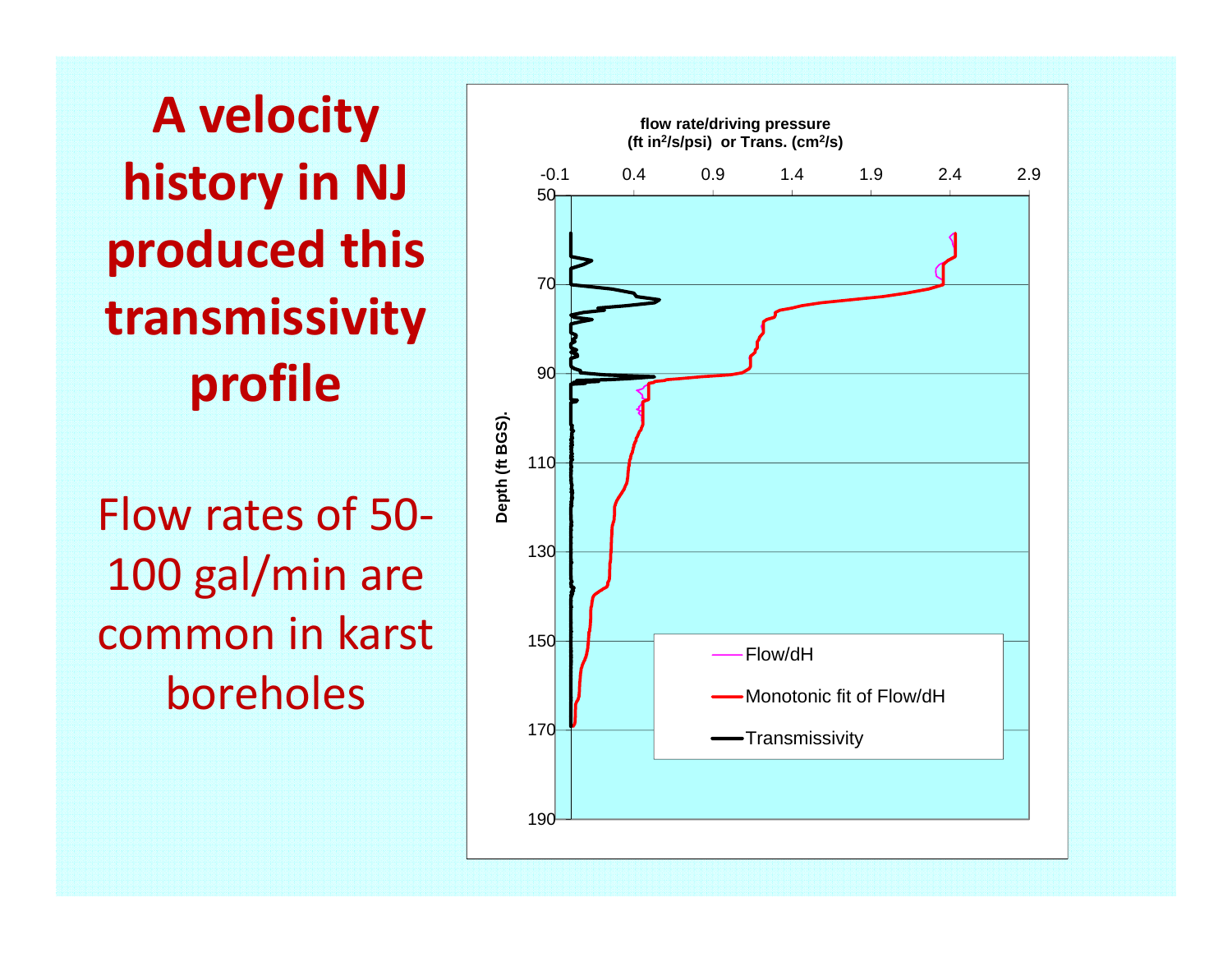In some karst holes the vertical flow rate in the borehole exceeded 80 GPM. Apressure transducer was added to improve the data. *Liner* on reel **Velocity Tension**

![](_page_16_Figure_1.jpeg)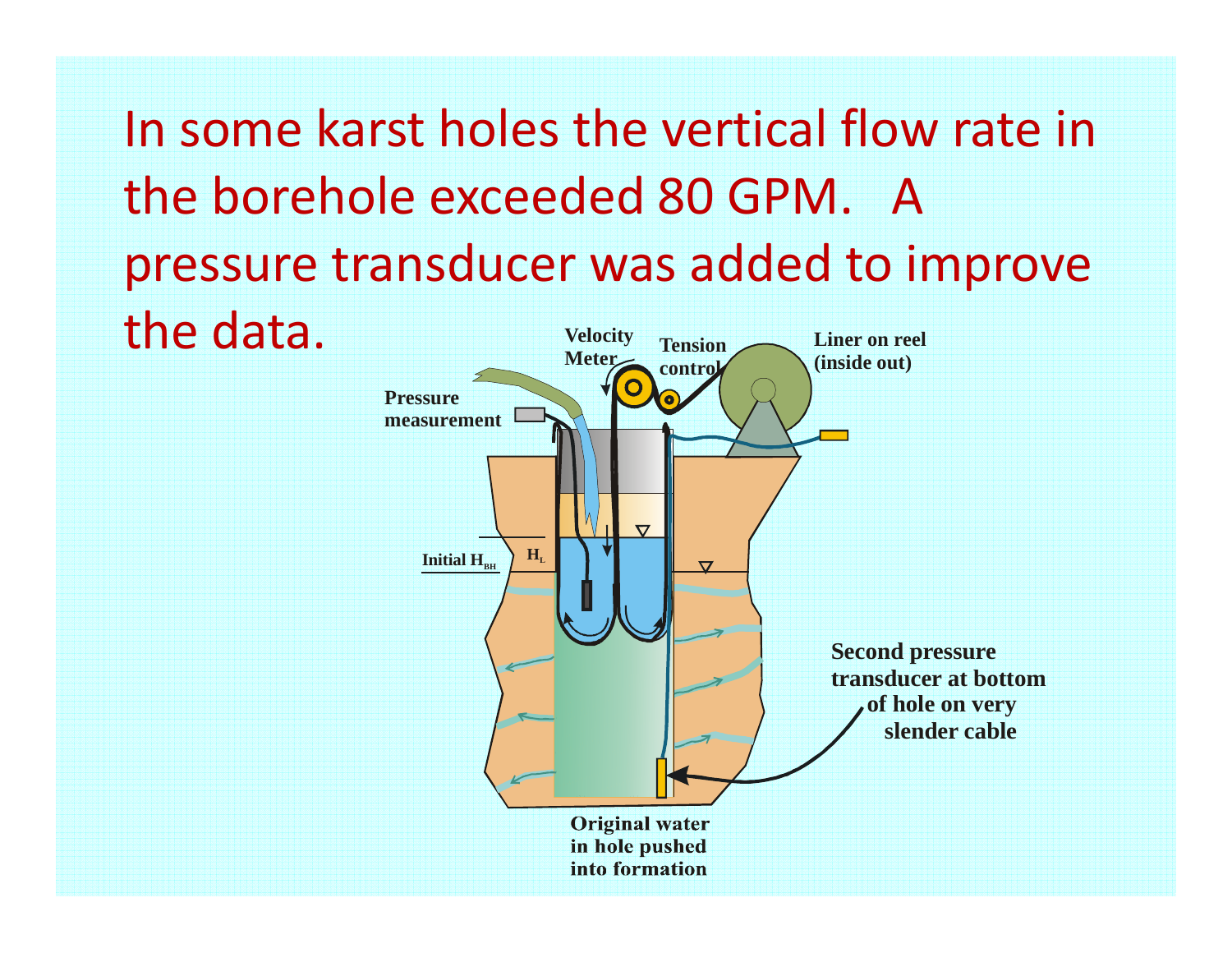### **Once the sampling intervals are defined, the blank liner is replaced with <sup>a</sup> multi level sampling system**

- •The MLS liner seals the entire hole
- •All of the water in the borehole is inside the liner
- •The samples are drawn directly from the formation
- •Up to 15 ports are installed in <sup>a</sup> 6 inch diameter hole
- •All ports can be purged and sampled simultaneously
- •It is fully removable

Here is how it is done: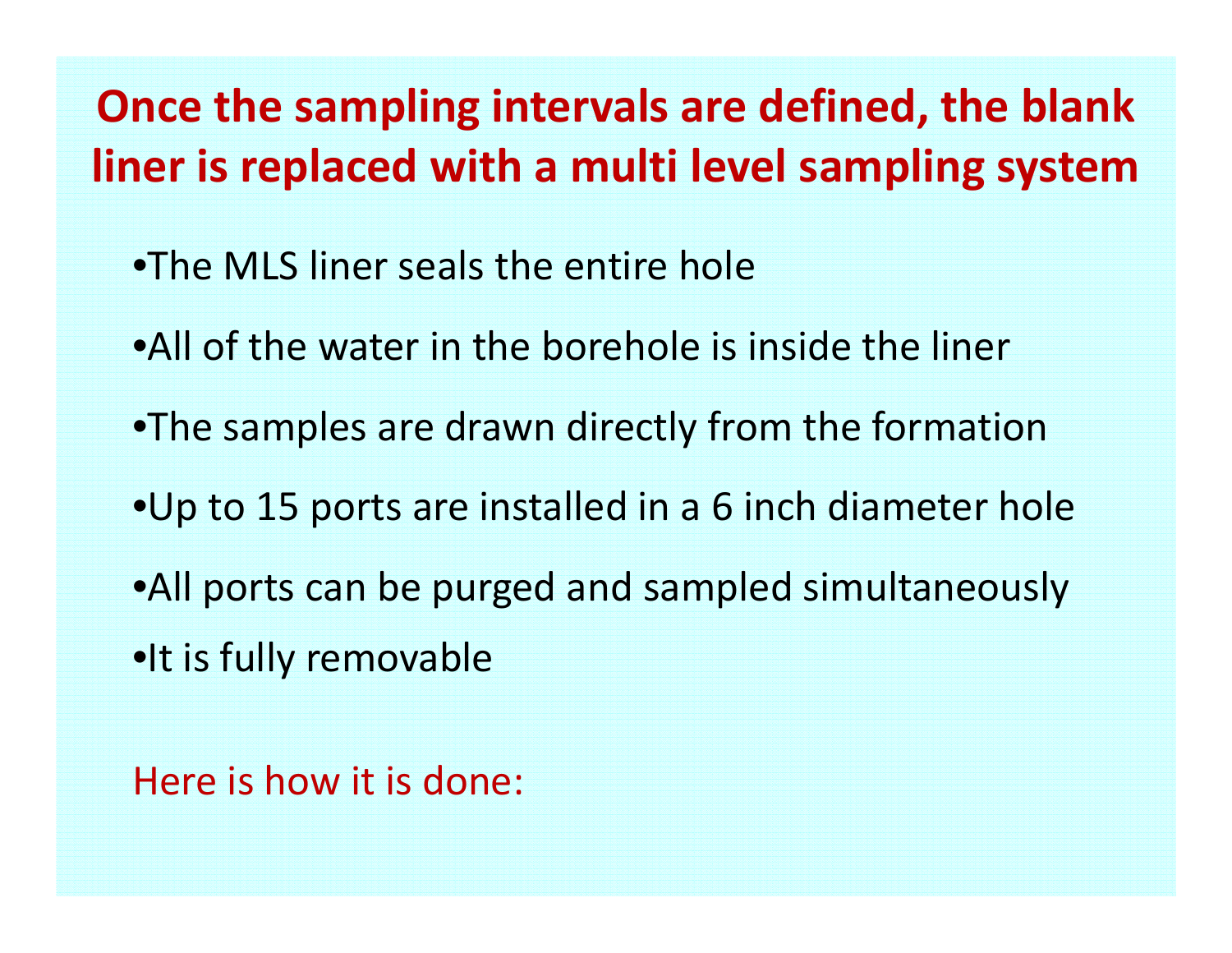![](_page_18_Figure_0.jpeg)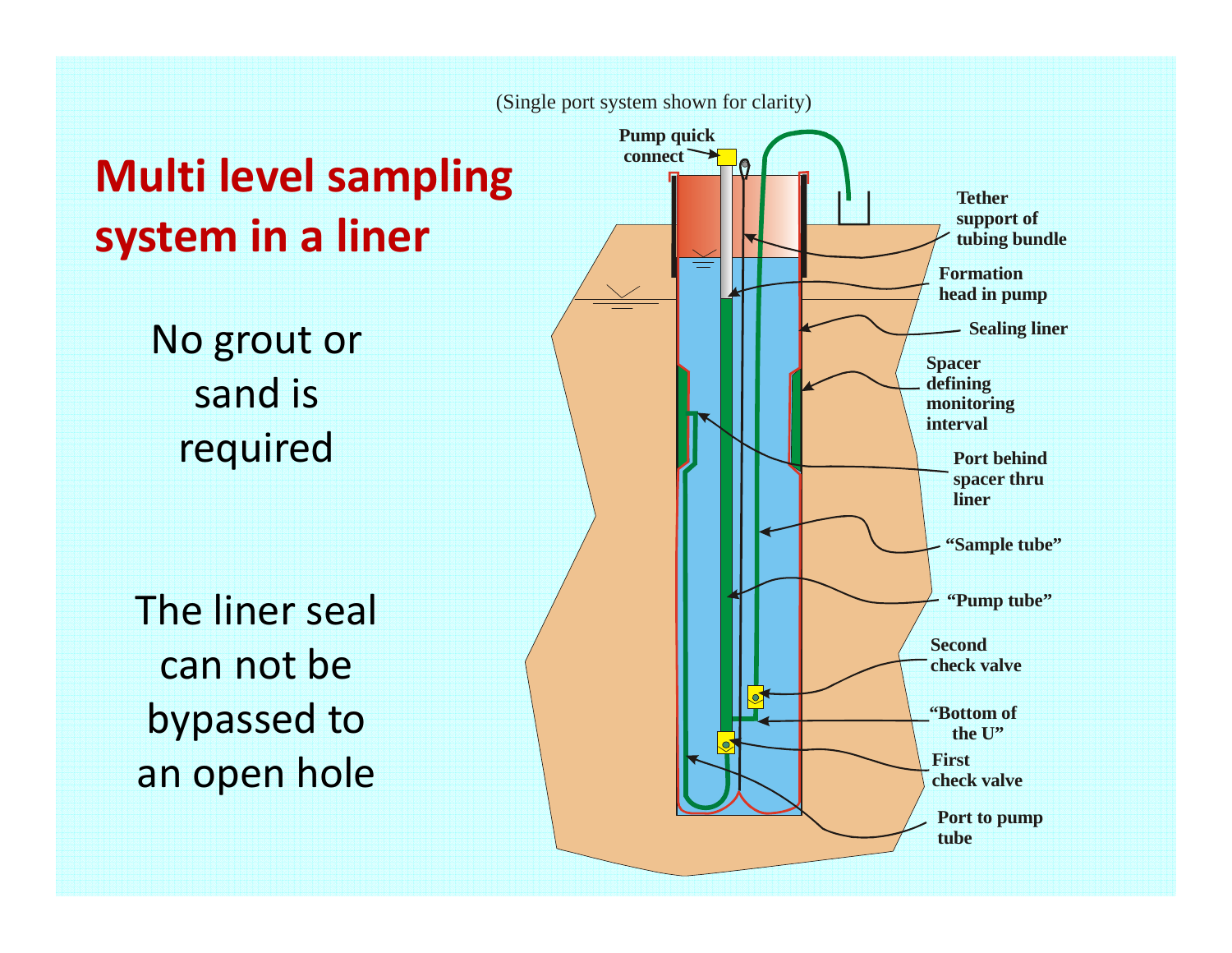### **Liner systems have been used at many karst sites**

•Knoxville, TN

•Huntsville, AL

•Pittsburg, PA

•Fort Erie, Ontario, Canada

•Kokomo, IN

•Rome, GA

•San Antonio, TX

•Plus many other sites with karst like conditions.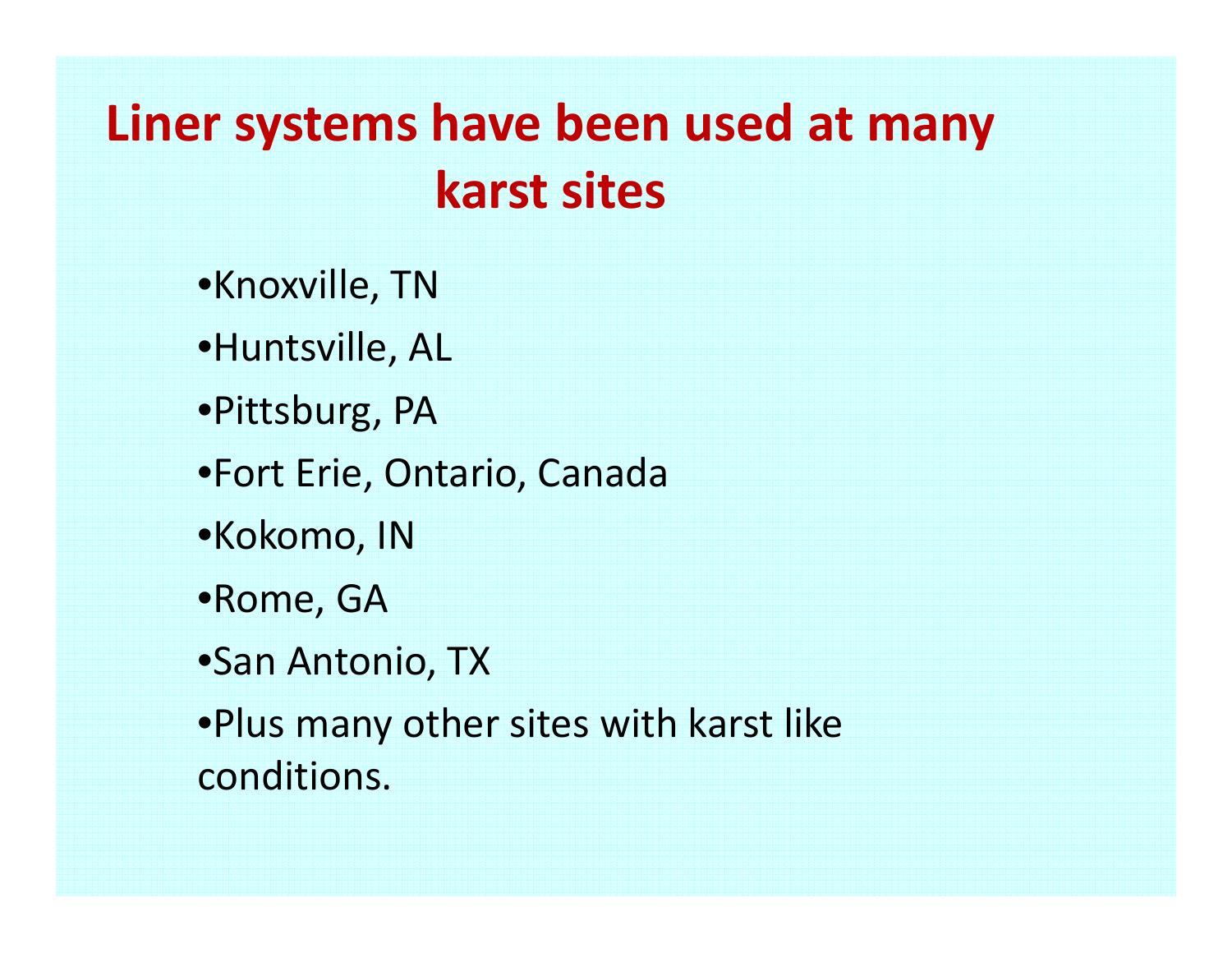**Some multi‐level systems have been installed through driven casing in unstableformations**

![](_page_20_Figure_1.jpeg)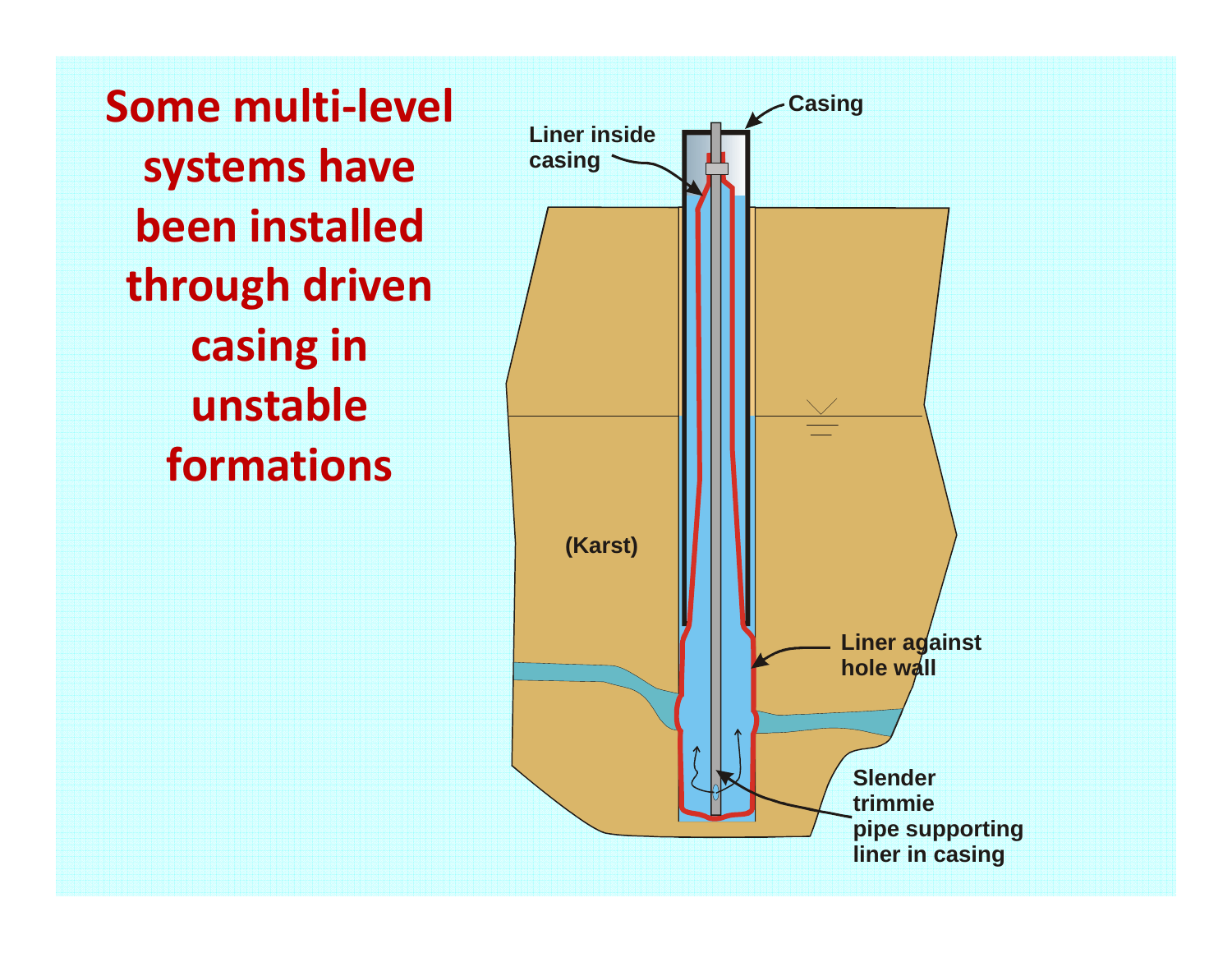# **A color reactive cover on a blank liner can map NAPL pure product**

![](_page_21_Picture_1.jpeg)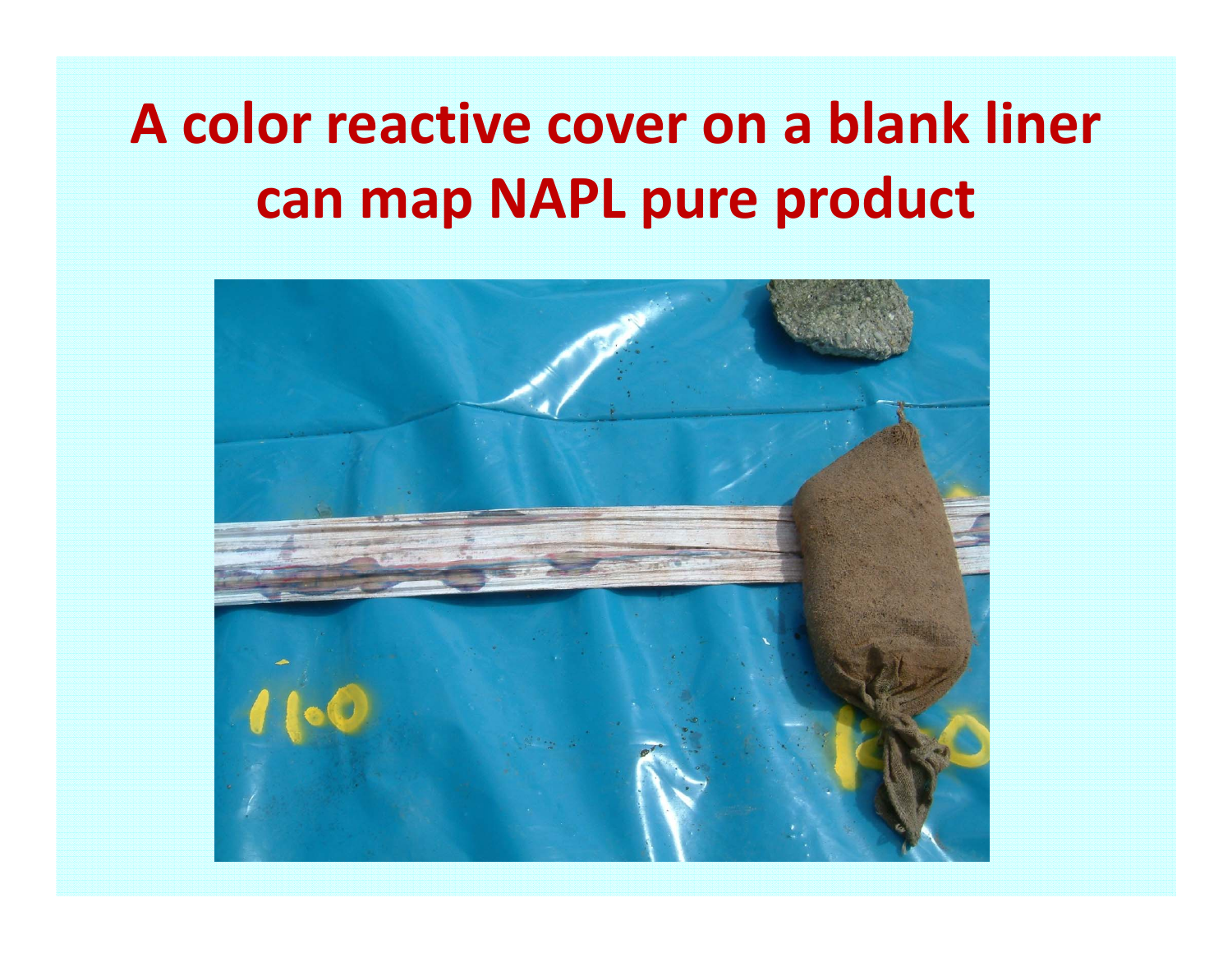### **In summary:**

•The liner systems require no annular sealing material to be added to the borehole, and therefore none is lost to the formation.

- •A liner can propagate through voids, providing a continuous seal of the hole.
- •Some geophysical logs can be run inside the sealing liner.

•The transmissivity profiling method works in karst formations.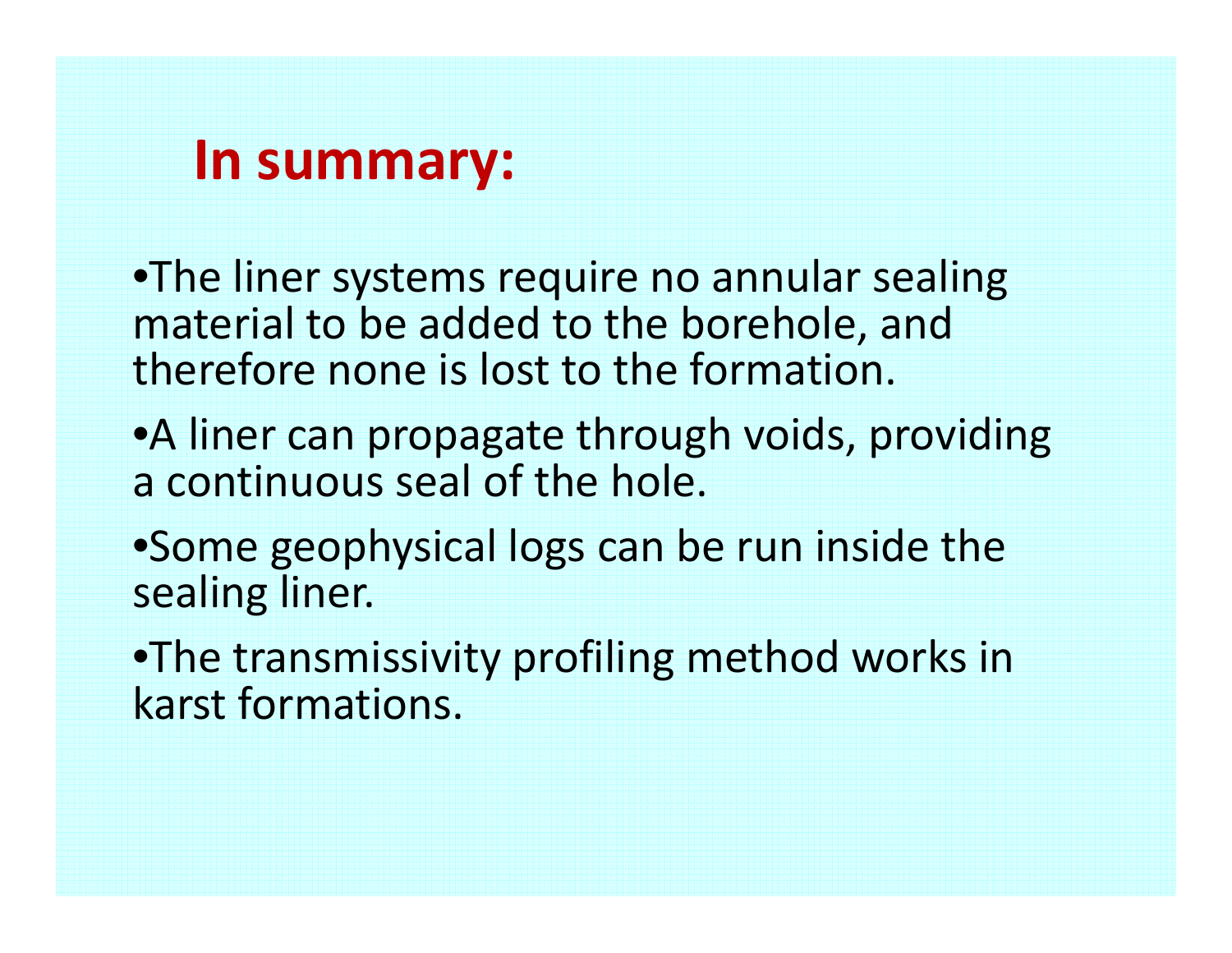## **Summary (cont)**

- All the water in the borehole is inside the liner and the sampling system can be short stroked to monitor for tracers.
- The systems are fully removable and not entrapped by hole slough.
- Use of the several liner systems minimizes the total time the hole is open to cross connection.